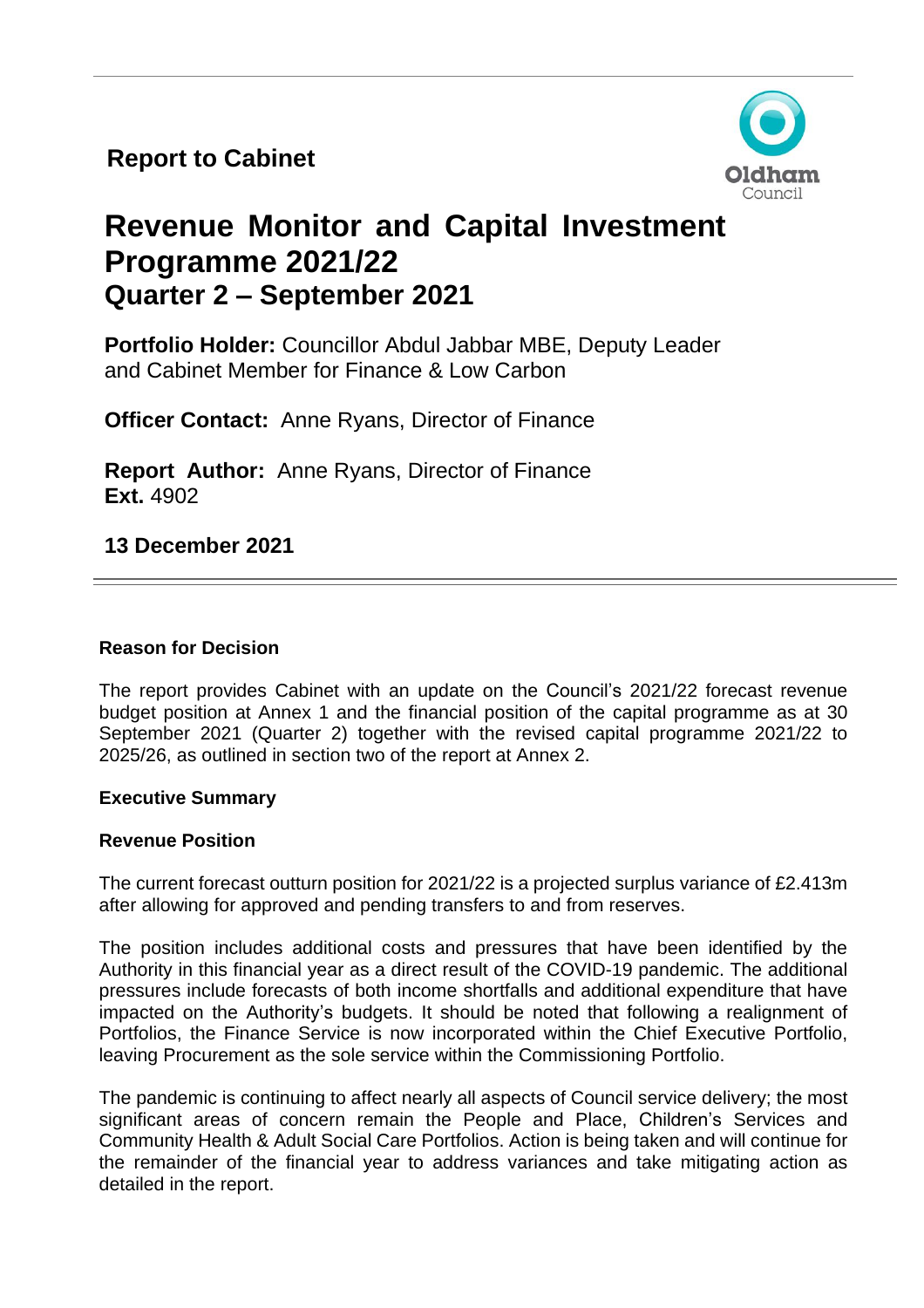The overall corporate position is partly being offset by the application of £7.737m general COVID support grant and £0.352m from the quarter 1 compensation claim for lost income in relation to sales fees and charges (SFC); in total £8.089m, all of which is received from the Department for Levelling Up, Housing and Communities (DLUHC); formerly the Ministry of Housing Communities and Local Government (MHCLG). In Appendix 1 to the report, the un-ringfenced Government support is presented as a single sum so that it highlights the level of variation across all Council budgets, given that there is insufficient resource to offset the adverse COVID related variance. However, this summary report presents the position after applying the Government grant across Portfolio areas. An update on the major issues driving the revenue projections are detailed within Annex 1, Section 2.

The current projected position, after adjustment for reserves and, as outlined above, receipt of all additional Government funding to support COVID pressures that the Authority is expecting to receive, is showing, for the first time a net underspend, hopefully demonstrating the impact of the service and corporate actions that have been initiated across all service areas to review and challenge planned expenditure and to maximise income. Action will of course continue with the aim of, at the very least, maintaining this position to the end of the financial year.

Information on the Quarter 2 position of the Dedicated Schools Grant (DSG), Housing Revenue Account (HRA) and Collection Fund is also outlined in the report. There are currently no significant issues of concern in relation to the HRA, however the Collection Fund, is forecasting an in-year deficit of £13.712m directly as a result of COVID-19, although Government grant compensation of £9.798 will partly offset this (but not until budget setting 2022/23). Work is continuing to reduce the Collection Fund deficit to reduce any additional budgetary impact in 2022/23. The DSG continues to be an area which is facing a financial challenge, albeit with a reduced projected deficit in 2021/22. Action is being taken with the aim of reducing the cumulative deficit and bringing the DSG towards a balanced position.

# **Capital Position**

The report outlines the most up to date capital spending position for 2021/22 to 2025/26 for approved schemes. The revised capital programme budget for 2021/22 is £53.043m at the close of Quarter 2, a net decrease of £32.959m from the original budget of £86.002m. Actual expenditure to 30 September 2020 was £13.592m (25.62% of the forecast outturn).

Without doubt the forecast position will continue to change throughout the year with additional re-profiling into future years.

# **Recommendations**

That Cabinet approves the:

- 1. Forecast revenue outturn for 2021/22 at Quarter 2 being a £2.413m favourable variance having regard to the action being taken to manage expenditure
- 2. Forecast positions for both the Housing Revenue Account, Dedicated Schools Grant and Collection Fund
- 3. Use of reserves as detailed in Appendix 1 to Annex 1
- 4. Revised capital programme for 2021/2026 as at Quarter 2.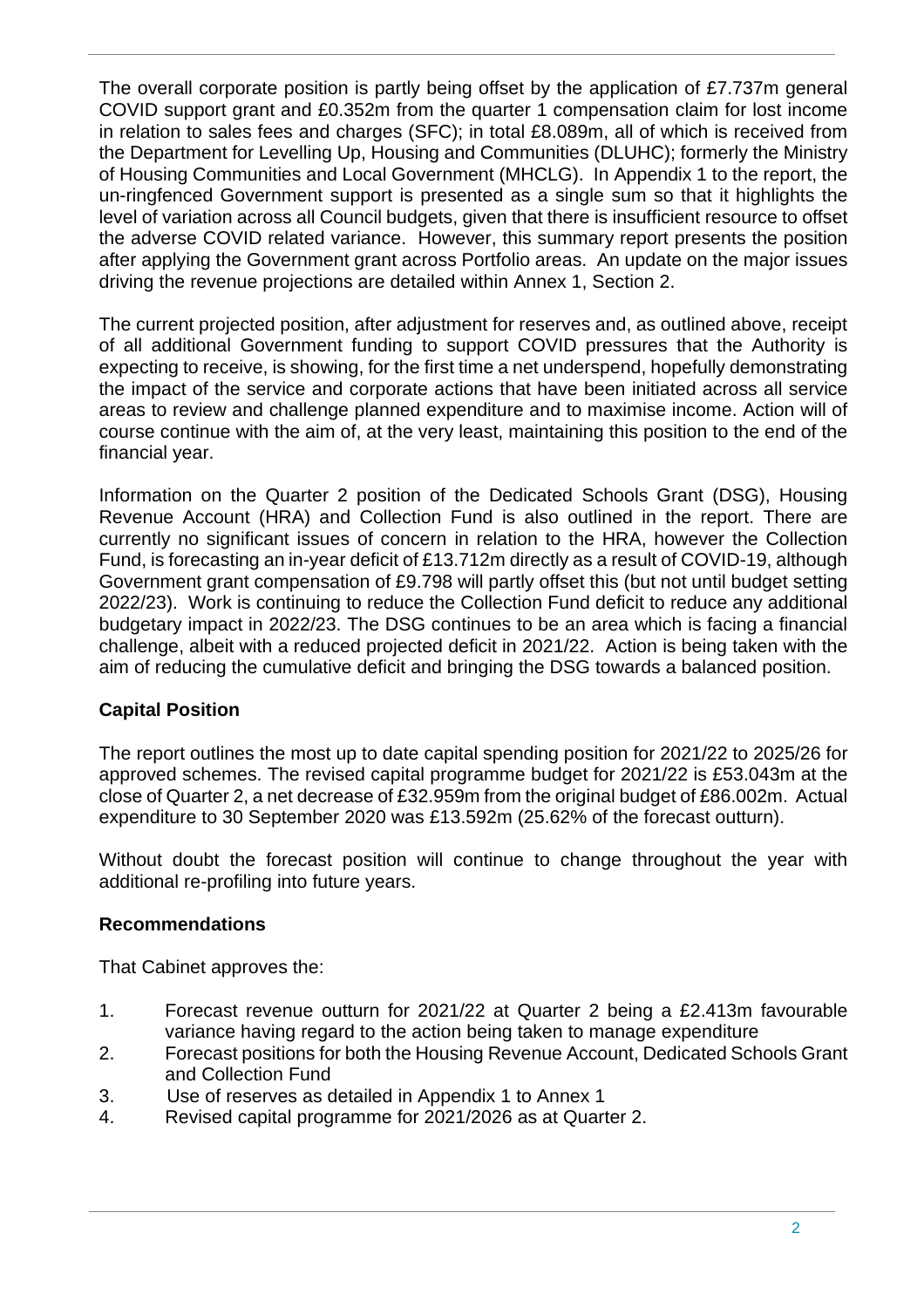### **Revenue Monitor and Capital Investment Programme 2021/22 Quarter 2 – September 2021**

# **1 Background**

- 1.1 The Authority's 2021/22 revenue budget and capital programme was approved by Council on 4 March 2021. Under established budget procedures, all services are required to monitor and review their approved revenue and capital budgets during the financial year. This will be reported to Cabinet on a quarterly basis with an additional report at month 8 which is used to inform the budget setting process for the following financial year.
- 1.2 As part of the budget monitoring process, the forecast year-end position for revenue and capital has been prepared by all services as follows:
	- a) The revenue forecast is based on a comparison of profiled budgets to the actual position as at the end of Quarter 2 together with known commitments, issues and planned management actions. Due to the requirement to report to the (renamed) Department for Levelling Up, Housing and Communities (DLUHC) about the financial pressures relating to COVID-19, forecasts for Quarter 2 have been based upon the Round 16 Government return which was submitted on 24 September 2021.
	- b) The capital programme forecast has been based on notified revisions to the approved 2021/22 position including the final 2020/21 outturn, new grant, an initial rephasing of the approved capital programme including an assessment of the impact of COVID-19 and also the outcome of the Annual Review.
- 1.3 As the year progresses the outturn projections reflect the evolving position of management actions put in place to mitigate in-year pressures, new developments and changes in the profile of planned expenditure and of course any additional support that the Government may give with regard to additional funding to address the financial challenge created as a result of the pandemic.

# **2. Current position**

- 2.1 The forecast revenue outturn for 2021/22 is a favourable variance of £2.413m. Further details of the current revenue budget position and a full description of the forecast can be found in Annex 1. The pressures relating to COVID-19 total £11.151m, this reduces to £3.062m with the application of £7.737m of un-ringfenced Government COVID related grant funding and also £0.352 of funding to compensate for lost income in relation to sales, fees and charges. Offsetting the COVID related pressure is a net 'business as usual' underspend of £5.475m, within which it should be noted are areas of forecast overspending, primarily within Children's Services (£1.088m) and Commissioning (£0.525m).
- 2.2 As advised above, the total Portfolio variances amount to a net favourable variance of £2.413 m as detailed in Annex 1 at Tables 2 and 3. This consists of a COVID related pressure of £3.062m and an operational underspend of £5.475m. This is comprised of People and Place reporting an adverse variance of £0.719m (£0.626m COVID related), Community Health and Adult Social Care reporting a pressure of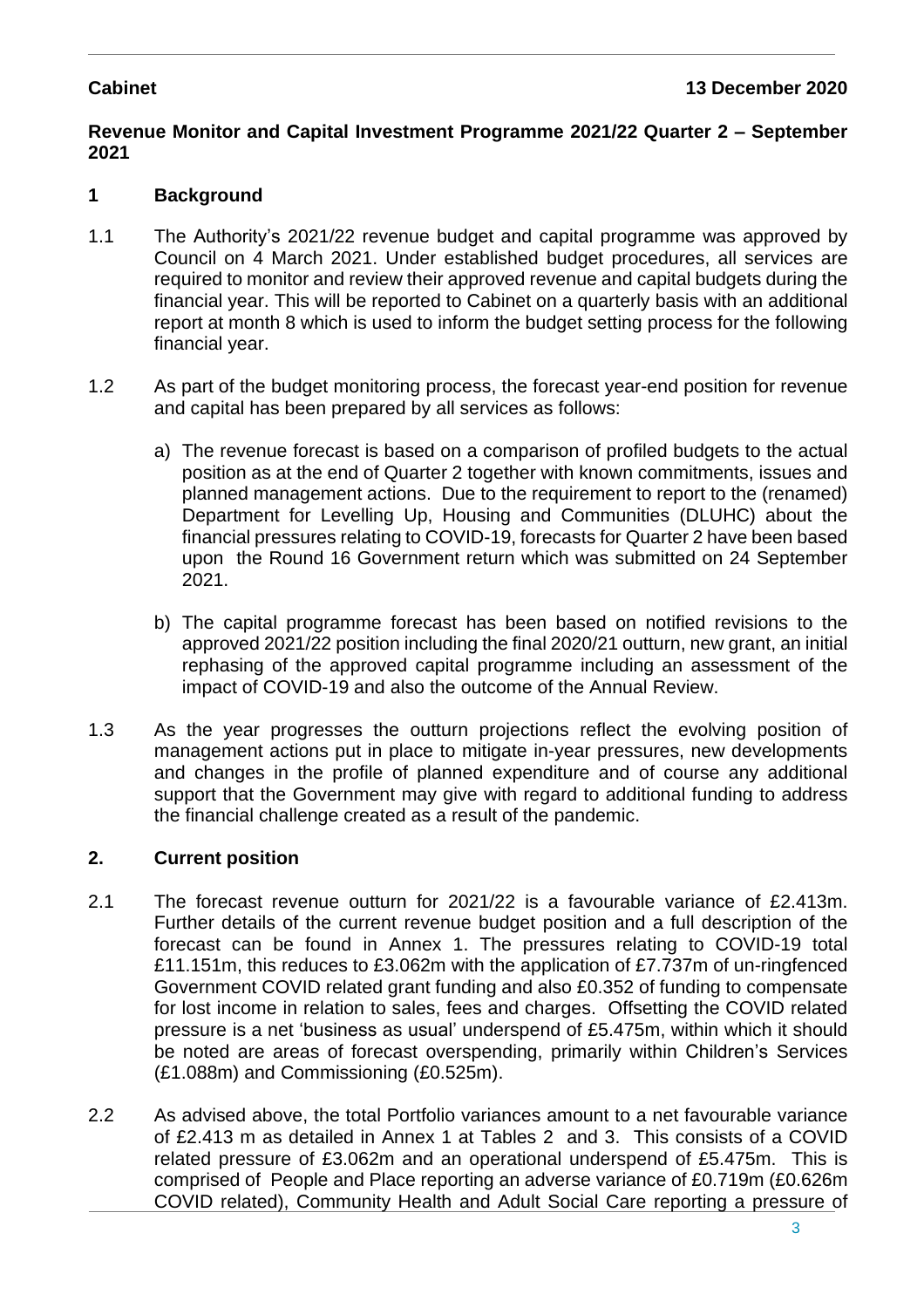£6.815m (£6.765m COVID related) and Children's Services reporting an adverse variance of £4.281m (£3.193m COVID related). There is a further adverse variance, all attributable to 'business as usual', of £0.525m within Commissioning.

- 2.3 There are favourable variances of £0.991m within Reform, including a COVID related pressure of £0.298m and also £0.224m within Chief Executive, again including a £0.269m COVID pressure. Capital, Treasury and Corporate Accounting is reporting a favourable, operational variance of £5.449m. This highlights the continuing impact of COVID related pressures across all areas of the Council.
- 2.4 It should, however, be noted that at this stage in the financial year, £1.807m of approved 2021/22 budget reductions are, in the first instance, forecast not to be delivered. Alternative savings have been identified for the £1.308m of potentially unachievable budget reductions within Community Health and Adult Social Care, which leaves £0.499m of budget reductions that cannot be offset by alternative means and this variance is included within the quarter 2 forecast.
- 2.5 However, taking an approach to allocating the COVID specific funding so far received/ anticipated against the COVID costs incurred and using the information in Tables 2 and 3 of Annex 1, the table below shows the net impact across all Portfolio areas.

| <b>Portfolio Area</b>         | <b>Gross</b><br><b>Costs -</b><br><b>COVID-19</b><br><b>Response</b><br>£000 | <b>Apportion</b><br><b>Grant</b><br><b>Funding</b><br>(SFC)<br>£000 | <b>Apportion</b><br><b>Grant</b><br>Funding<br>(MHCLG)<br>£000 | <b>COVID</b><br><b>Costs</b><br>Net of<br><b>Funding</b><br>£000 | <b>Business</b><br>as Usual<br><b>Pressure</b><br>£000 | <b>Total Net</b><br><b>Pressure</b><br>£000 |
|-------------------------------|------------------------------------------------------------------------------|---------------------------------------------------------------------|----------------------------------------------------------------|------------------------------------------------------------------|--------------------------------------------------------|---------------------------------------------|
| People and Place              | 626                                                                          | (220)                                                               | (290)                                                          | 116                                                              | 93                                                     | 209                                         |
| <b>Community Health and</b>   | 6,765                                                                        | -                                                                   | (4, 847)                                                       | 1,918                                                            | 50                                                     | 1,968                                       |
| <b>Adult Social Care</b>      |                                                                              |                                                                     |                                                                |                                                                  |                                                        |                                             |
| <b>Children's Services</b>    | 3,193                                                                        | (43)                                                                | (2, 257)                                                       | 893                                                              | 1,088                                                  | 1,981                                       |
| <b>Communities and Reform</b> | 298                                                                          | (40)                                                                | (185)                                                          | 73                                                               | (1, 289)                                               | (1, 216)                                    |
| Commissioning                 |                                                                              | ٠                                                                   |                                                                |                                                                  | 525                                                    | 525                                         |
| <b>Chief Executive</b>        | 269                                                                          | (49)                                                                | (158)                                                          | 62                                                               | (493)                                                  | (431)                                       |
| Capital, Treasury and         |                                                                              |                                                                     |                                                                | -                                                                | (5, 449)                                               | (5, 449)                                    |
| <b>Corporate Accounting</b>   |                                                                              |                                                                     |                                                                |                                                                  |                                                        |                                             |
| <b>Total</b>                  | 11,151                                                                       | (352)                                                               | (7, 737)                                                       | 3,062                                                            | (5, 475)                                               | (2, 413)                                    |

- 2.6 The current projected position, after adjustment for reserves and receipt of additional Government funding to support COVID pressures, is showing, for the first time an underspend. However, provision has now been made for all the COVID related funding that the Authority is expecting to receive.
- 2.7 There remains a high degree of estimation in relation to the impact of COVID-19. The forecasting of the likely impact of the pandemic on the Council's budget is based on both the actual expenditure and the income loss recorded to date but also relies on a series of assumptions which are both unpredictable and constantly changing. Future reports will advise of the progress of mitigating factors and management actions to control and reduce the forecast deficit.
- 2.8 The impact of the service and corporate actions can be seen as for the first time; the monitoring is forecasting a favourable outturn. Action will of course continue and the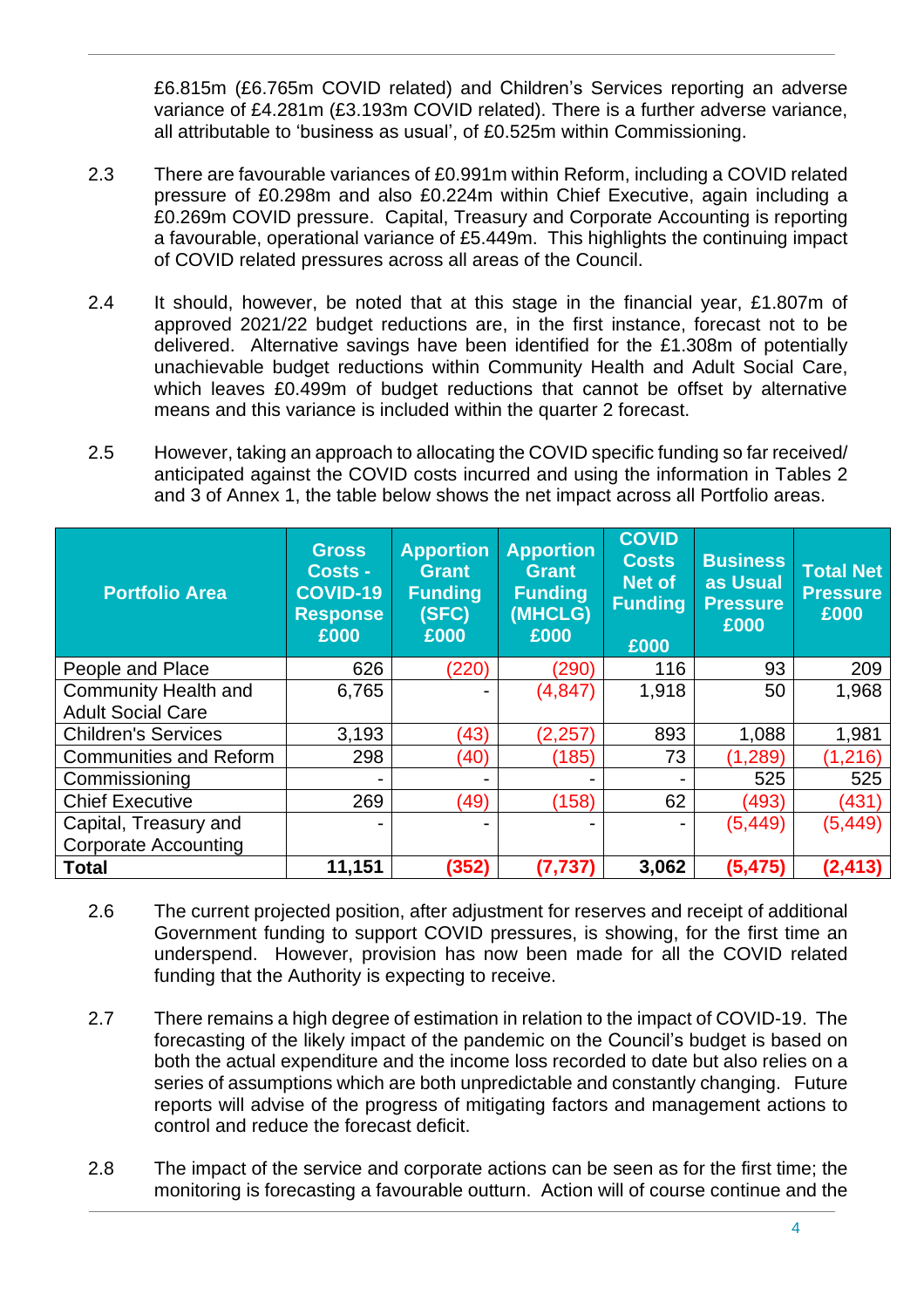effectiveness of management action will continue to be closely monitored by Directorate Management Teams with regular progress updates being provided to Portfolio holders, all with the aim of, at the very least, maintaining this position to the end of the financial year. Government.

- 2.9 The original approved capital programme for 2021/22 totalled £86.002m. The revised capital programme as at Quarter 2 taking account of approved carry forwards, approved new funding, new schemes and variations and proposed variations/ rephasing gives projected revised expenditure of £53.043m. Actual expenditure at Quarter 2 was £13.592m (25.62% of the forecast outturn). Further details of expenditure and schemes within the capital programme can be found in Annex 2.
- 2.10 The Annual Review of the capital programme has been completed and as a result there has been a major re-profiling and re-alignment of resources incorporated in the forecast at quarter 2, resulting in a net reduction of £35.032m in the level of estimated expenditure.

#### **3 Options/Alternatives**

- 3.1 The options that Cabinet might consider in relation to the contents of this report are;
	- a) to approve the forecast revenue and capital positions presented in the report including proposed changes
	- b) to approve some of the forecasts and changes included in the report
	- c) not to approve any of the forecasts and changes included in the report

#### **4 Preferred Option**

4.1 The preferred option is that Cabinet approves all forecasts and changes within this report; option (a) at 3.1.

### **5 Consultation**

5.1 Consultation with the services within the Council and the Director of Finance.

#### **6 Financial Implications**

6.1 The full financial implications are detailed in the report.

### **7 Legal Services Comments**

7.1 There are no legal issues at this time.

#### **8 Co-operative Agenda**

- 8.1 Improving the quality and timeliness of the financial information available to citizens of Oldham supports the co-operative ethos of the Council.
- 8.2 The revenue budget and capital strategy/ programme have been prepared so that they embrace the Council's co-operative agenda with resources being directed towards projects that enhance the aims, objectives and co-operative ethos of the Council. Ongoing budget monitoring is key to ensuring this objective is met.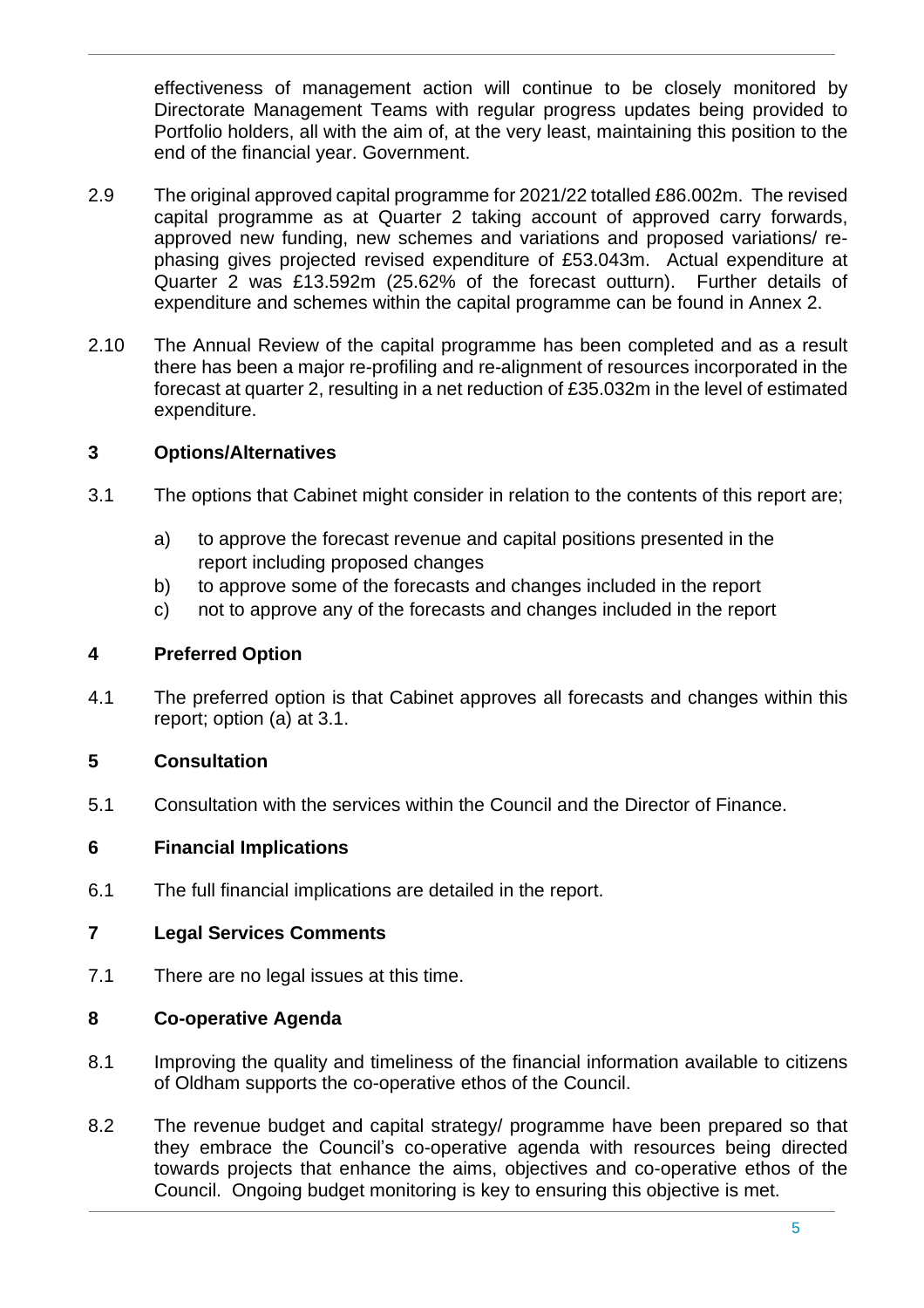### **9 Human Resources Comments**

9.1 There are no Human Resource implications.

## **10 Risk Assessments**

10.1 The risk is that the proposed management actions are not achieved in full. Should this be the case then alternatives will be sought and implemented.

# **11 IT Implications**

11.1 There are no IT implications.

# **12 Property Implications**

12.1 There are no Property implications.

# **13 Procurement Implications**

13.1 There are no Procurement implications.

# **14 Environmental and Health & Safety Implications**

14.1 There are no Environmental and Health and Safety implications.

# **15 Equality, Community Cohesion and Crime Implications**

15.1 There are no Equality, Community Cohesion and Crime implications.

# **16 Implications for Children and Young People**

- 16.1 There are no direct implications for Children and Young People
- **17 Equality Impact Assessment Completed**
- 17.1 Not Applicable.

# **18 Key Decision**

- 18.1 Yes
- **19 Key Decision Reference**
- 19.1 FCL-08-21

# **20 Background Papers**

20.1 The following is a list of background papers on which this report is based in accordance with the requirements of Section 100(1) of the Local Government Act 1972. It does not include documents which would disclose exempt or confidential information as defined by the Act: